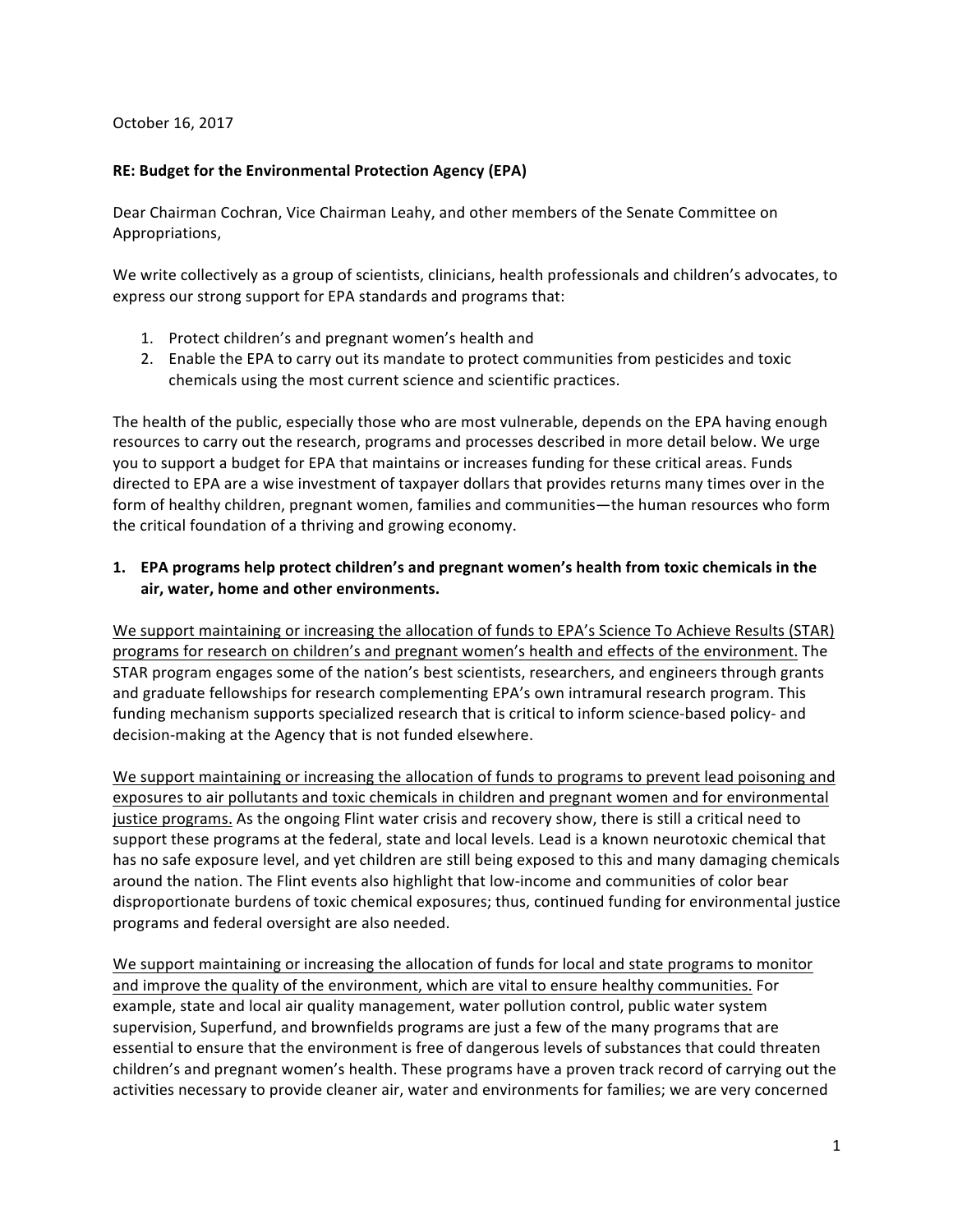that reducing funding to these programs could reverse this progress and result in higher exposures to hazardous chemicals in the air, water, food, and household consumer products we encounter daily.

We support maintaining or increasing the allocation of funds for federal and state enforcement of statutes and regulations under EPA authority. Enforcement of environmental regulations is critical to protecting the health of pregnant women and children, and air and water quality from hazardous chemicals and pollutants. Enforcement ensures a level playing field, so corporations that violate the law do not gain an economic advantage over those corporations that act in accordance with regulations that protect public health and the environment.

We support funding to maintain or increase EPA's total budget. EPA's work under all of the major statutes has far-reaching impacts on children's and pregnant women's environmental health. EPA's workload is increasing, while its budgets have not kept pace. At minimum, EPA's 2016 appropriations levels for funding and for staff (full-time equivalent (FTE)) should be maintained.

## **2. EPA's research and the Integrated Risk Information System (IRIS) program are critical to evaluate** pesticides and chemicals and protect the public from those that pose unreasonable risks.

We support funding to maintain or increase EPA's research budget. The EPA Office of Chemical Safety and Pollution Prevention is tasked with protecting Americans from risky pesticides, industrial, commercial and consumer product chemicals in their homes, workplaces and communities. Last year, Congress passed the Lautenberg Amendment reforms to the Toxic Substances Control Act, which EPA is now implementing. The Agency has enormous statutory obligations and responsibility to protect families from dangerous chemicals; EPA's total research budget should be realigned to reflect this.

We support fully funding the IRIS program. The IRIS program carries out independent assessments of chemicals, which are important resources for local, state and national authorities to use in decision making on hazardous chemicals, including informing regulations and clean-up standards. As reported by EPA's Scientific Advisory Board (September, 2017), the IRIS program incorporates a number of scientific best practices in their assessment process, including appropriate evaluation of study risk of bias (not numerical scoring of reporting quality); integrating primary toxicity information and health effects from animal and human studies, supported by mechanistic or other types of data; and using free and open source collaborative software to facilitate cross-Agency collaborations, communication, and public transparency.<sup>1</sup> Funding for the IRIS program is needed for EPA to move forward with chemical evaluations and make science-based decisions as required by law.

We appreciate the opportunity to provide our input on appropriations for EPA. Please do not hesitate to contact us with any questions regarding these comments. The signers' institutional affiliations below are included for identification purposes only and do not necessarily imply any institutional endorsement or support, unless indicated otherwise.

<u> 1989 - Johann Stein, markin film yn y breninn y breninn y breninn y breninn y breninn y breninn y breninn y b</u>

<sup>&</sup>lt;sup>1</sup> Memo from EPA Scientific Advisory Board to Administrator Pruitt, Sept 1, 2017. *Science Advisory Board comments* on EPA's response to recommendations on the Integrated Risk Information System. https://yosemite.epa.gov/sab/sabproduct.nsf/0/A9A9ACCE42B6AA0E8525818E004CC597/\$File/EPA-SAB-17-

<sup>008.</sup>pdf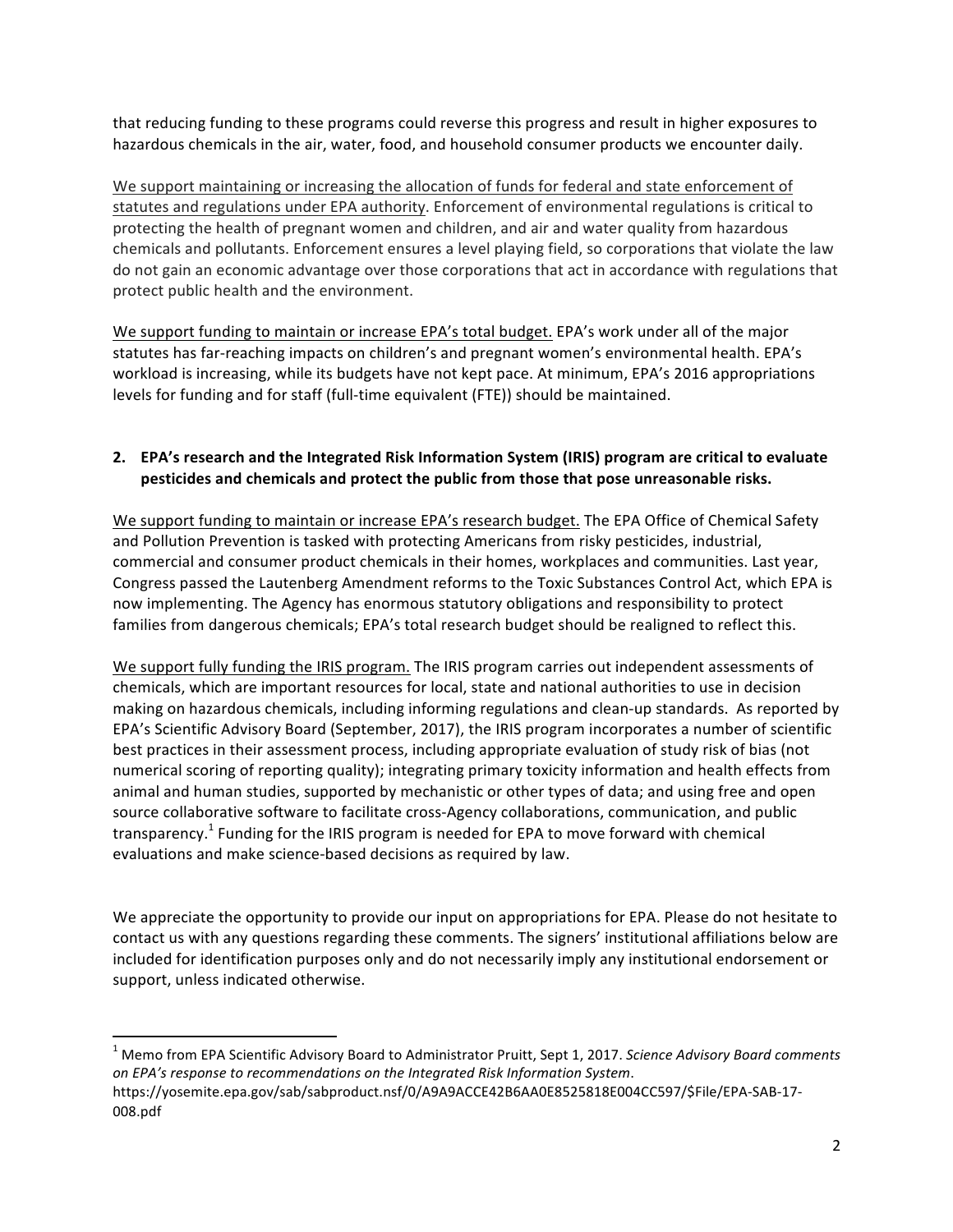Sincerely,

Veena Singla, PhD, Director of Research Translation; Juleen Lam, PhD, Research Scientist; and Tracey Woodruff, PhD, Director Program on Reproductive Health and the Environment University of California, San Francisco

Laura Anderko RN PhD Professor & Robert and Kathleen Scanlon Endowed Chair in Values Based Healthcare School of Nursing & Health Studies, Georgetown University

Ann Aschengrau, ScD Professor of Epidemiology Boston University School of Public Health

Kathy Attar, MPH Toxics Program Manager Physicians for Social Responsibility

Edward Avol, MS Professor, Department of Preventive Medicine University of Southern California

John Balmes, MD Professor of Medicine, UCSF Professor of Environmental Health Sciences, School of Public Health, UC Berkeley

Jacqueline M. Barkoski, MPH, PhD Postdoctoral Scholar, Department of Public Health Sciences University of California, Davis

Naomi Bardach Associate Professor of Pediatrics and Health Policy University of California San Francisco

David C. Bellinger, PhD, MSc Boston Children's Hospital, Harvard Medical School Harvard T.H. Chan School of Public Health

Eugene B. Benson, JD Adjunct Professor, City Planning and Urban Affairs, Boston University Metropolitan College Adjunct Clinical Assistant Professor of Environmental Health Boston University School of Public Health

Lisa Bero, PhD Professor, University of Sydney Adjunct Professor, University of California, San Francisco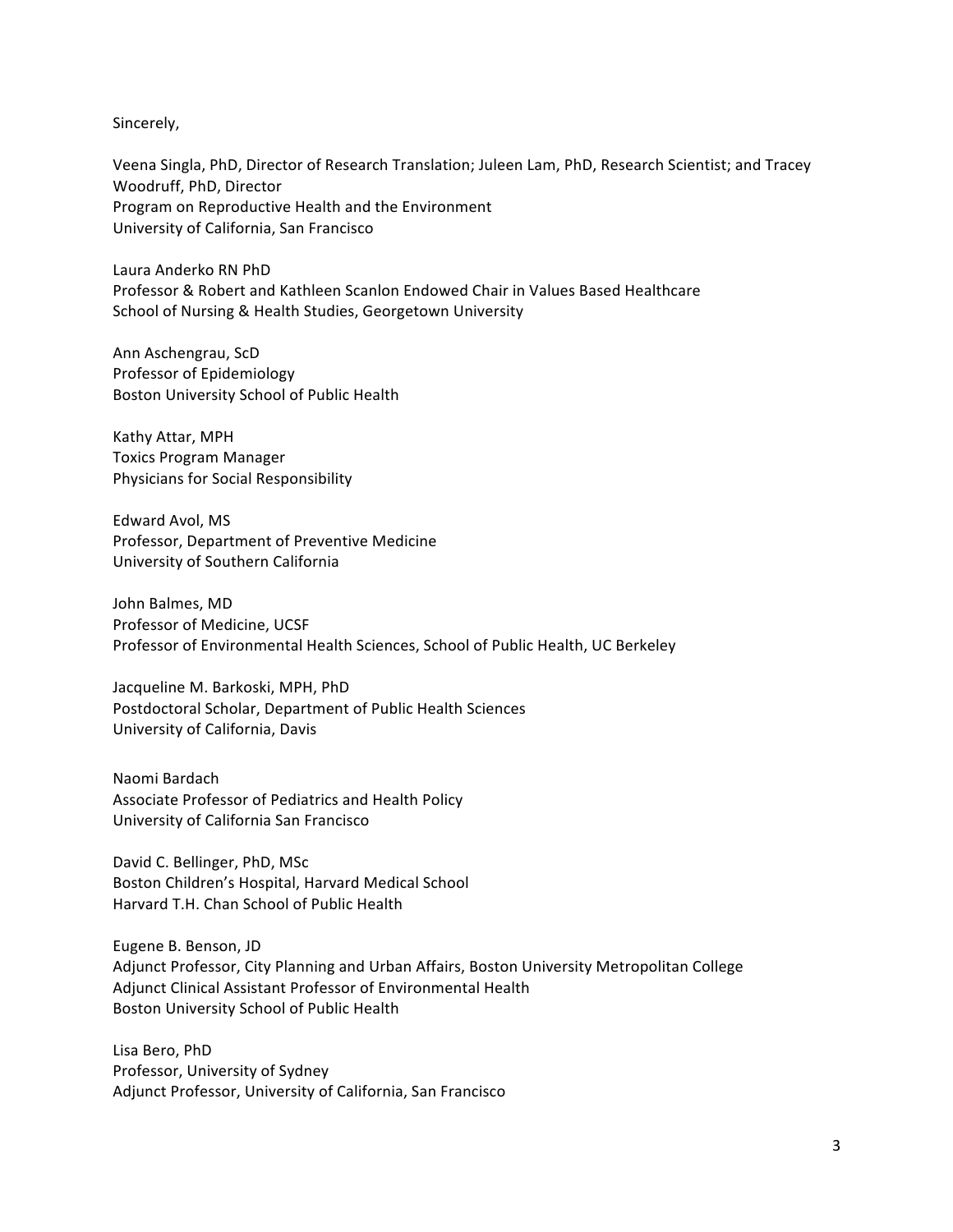Leslie I. Boden, PhD Professor Boston University School of Public Health

Bruce Blumberg, PhD Professor, Department of Developmental and Cell Biology University of California, Irvine

Asa Bradman, PhD, MS Associate Director, Center for Environmental Research and Children's Health (CERCH) Associate Adjunct Professor of Environmental Health Sciences School of Public Health, UC Berkeley

Phil Brown, PhD University Distinguished Professor of Sociology and Health Sciences Northeastern University

Susan Buchanan, MD, MPH Associate Professor and Director Great Lakes Center for Children's Environmental Health University of Illinois at Chicago

Marie Angelique Cabiya, MD Physician Advocate Medical Group

Carla Campbell, MD, MS, FAAP Associate Professor of Public Health, MPH Program Director Department of Public Health Sciences, College of Health Sciences University of Texas at El Paso

Adelita G. Cantu, PhD, RN Associate Professor Alliance of Nurses for Healthy Environments

Courtney Carignan, PhD Assistant Professor Michigan State University

Susan D. Chapnick President & Principal Scientist New Environmental Horizons, Inc.

Aimin Chen, MD, PhD Associate Professor, Department of Environmental Health University of Cincinnati College of Medicine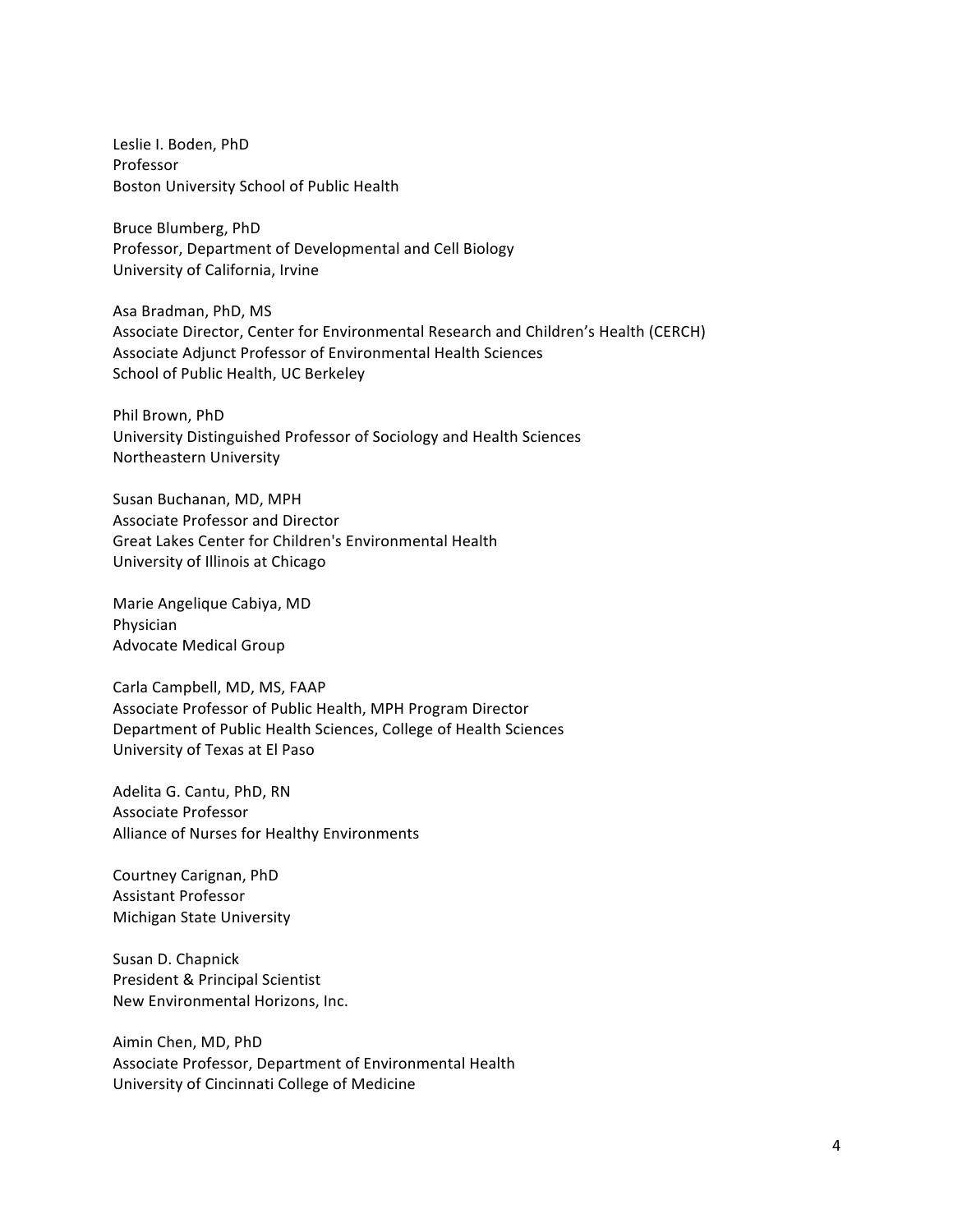Terrence J. Collins, Ph.D., Hon FRSNZ Teresa Heinz Professor of Green Chemistry Director, Institute for Green Science Department of Chemistry, Carnegie Mellon University

Jeanne A Conry, MD PhD Past President The American Congress of Obstetricians and Gynecologists President and CEO, The Environmental Health Leadership Foundation

Carl F. Cranor, PhD, MSL Distinguished Professor of Philosophy and Faculty Member of Environmental Toxicology University of California, Riverside

Kathryn Crawford, MS Graduate Student Boston University School of Public Health

Nathaniel G. DeNicola, MD, MSHP Assistant Professor of Obstetrics & Gynecology George Washington University Vice Chair of Telehealth Taskforce American Congress of Obstetricians & Gynecologists

Kristie Ellickson, PhD Graduate Faculty, Environmental Health University of Minnesota

Brenda Eskenazi, PhD Jennifer and Brian Maxwell Professor of Maternal and Child Health and Epidemiology Director, Center for Environmental Research and Children's Health (CERCH) School of Public Health, University of California, Berkeley

Shohreh Farzan, PhD Assistant Professor of Preventive Medicine Keck School of Medicine University of Southern California

Steven G. Gilbert, PhD, DABT Executive Director Institute of Neurotoxicology & Neurological Disorders

Myron L. Gildesgame, PhD. Retired, Director and Chief Planner Massachusetts Office of Water Resources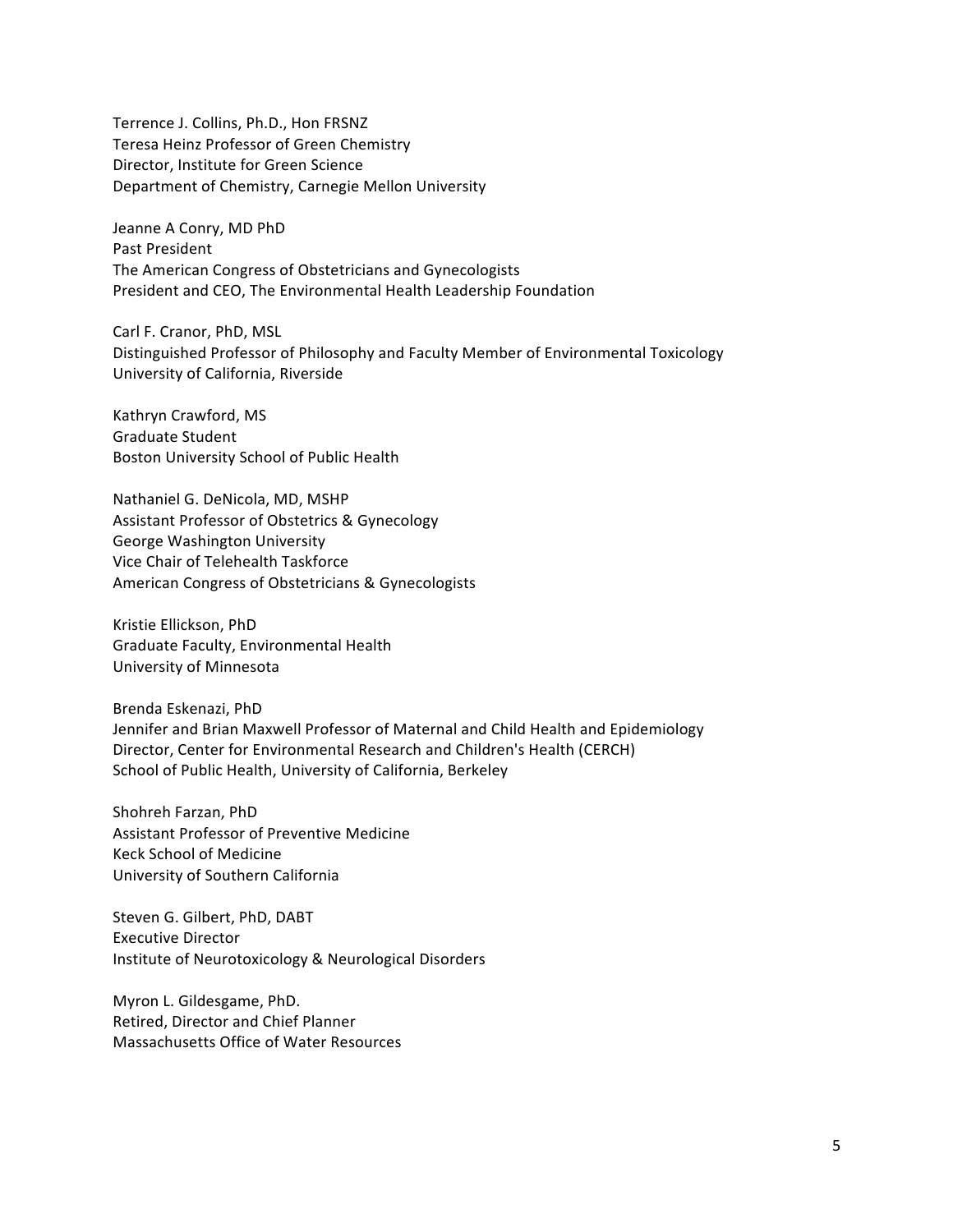Barbara Gottlieb Environment & Health Director Physicians for Social Responsibility Washington, DC

Robert M. Gould, MD Associate Adjunct Professor, Department of Obstetrics, Gynecology and Reproductive Sciences University of California, San Francisco President, San Francisco Bay Area Chapter, Physicians for Social Responsibility

Mark E. Hahn, PhD Senior Scientist, Biology Department Woods Hole Oceanographic Institution

Alycia Halladay, PhD Chief Science Officer, Autism Science Foundation Adjunct, Dept. of Pharmacology and Toxicology, Rutgers University

Kim Harley, MPH, PhD Associate Adjunct Professor, Maternal and Child Health Associate Director for Health Effects, Center for Environmental Research and Children's Health University of California, Berkeley

Dale Hattis, PhD Research Professor The George Perkins Marsh Institute Clark University

Marissa Hauptman, MD, MPH Physician Boston Children's Hospital

Russ Hauser, MD Professor of Environmental and Occupational Epidemiology Harvard T.H. Chan School of Public Health

Erin Haynes, DrPH, MS Associate Professor of Environmental Health College of Medicine, University of Cincinnati

Wendy Heiger-Bernays, PhD Clinical Professor of Environmental Health Director, EH MPH Program and EHA Certificate Boston University School of Public Health

Amy Herring, ScD Professor Duke University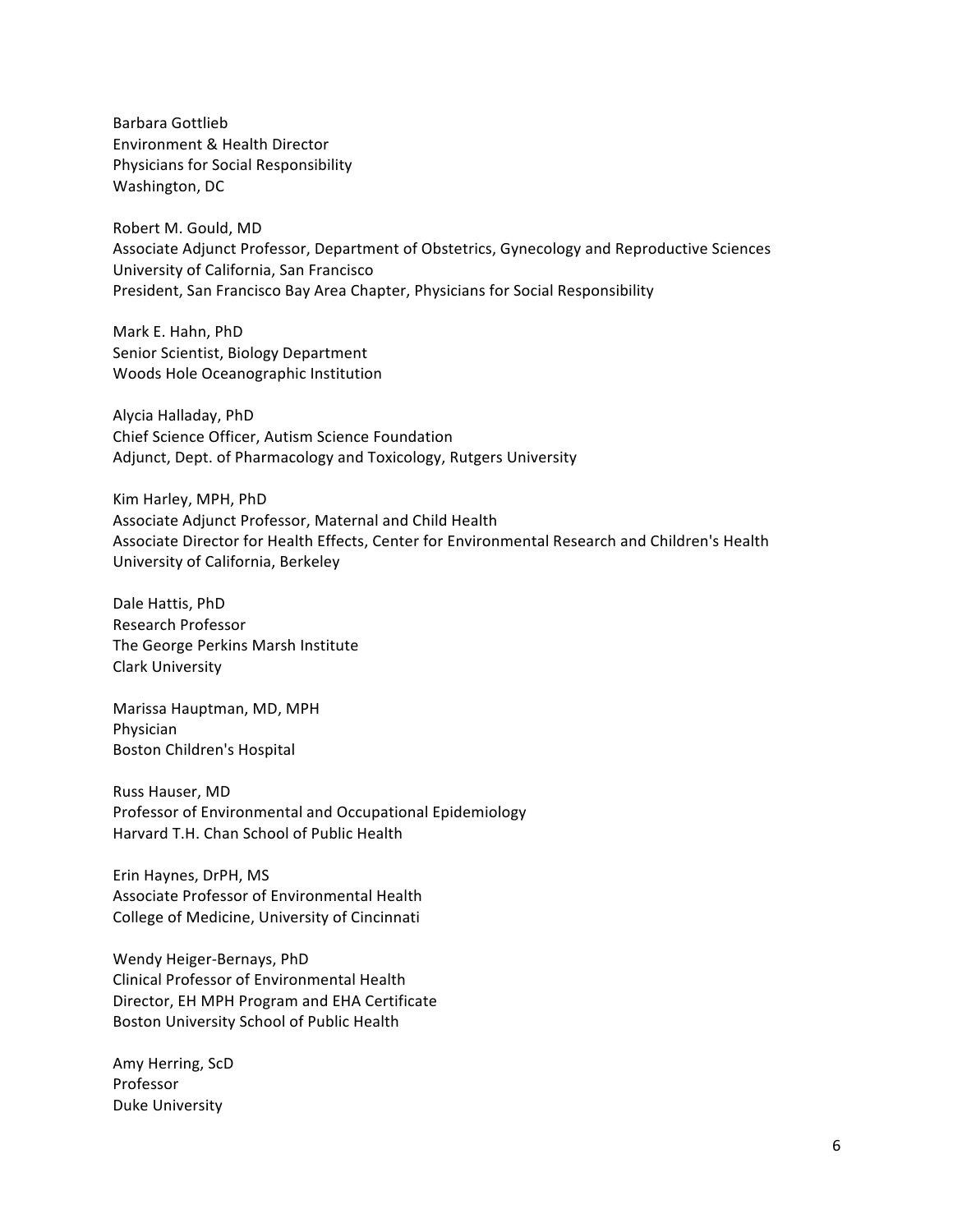Irva Hertz-Picciotto, PhD Director, Environmental Health Sciences Center, UC Davis Professor, Department of Public Health Sciences and the MIND Institute University of California, Davis

Joan F. Hilton Professor Department of Epidemiology & Biostatistics University of California, San Francisco

Deborah Hirtz M.D. Professor, Neurological Sciences and Pediatrics University of Vermont School of Medicine

Maeve Howett, PhD Assistant Dean and Clinical Professor, College of Nursing University of Massachusetts Amherst

Katie Huffling, RN, MS, CNM Executive Director Alliance of Nurses for Healthy Environments

H. Patricia Hynes, PhD Emeritus Professor of Environmental Health Boston University School of Public Health

Dan Jaffe, PhD, Professor and Chair, Physical Sciences Division School of Science. Technology, Engineering and Math University of Washington

Doreen Karoll, MD Developmental and Behavioral Pediatrician Clinical Instructor, Boston University Medical School

Patricia D. Koman, PhD, MPP President and Senior Scientist Green Barn Research Associates

Erica Koustas, PhD Scientific Consultant University of California, San Francisco

Carol Kwiatkowski, PhD Executive Director, The Endocrine Disruption Exchange (TEDX) Assistant Professor Adjunct, North Carolina State University and University of Colorado, Boulder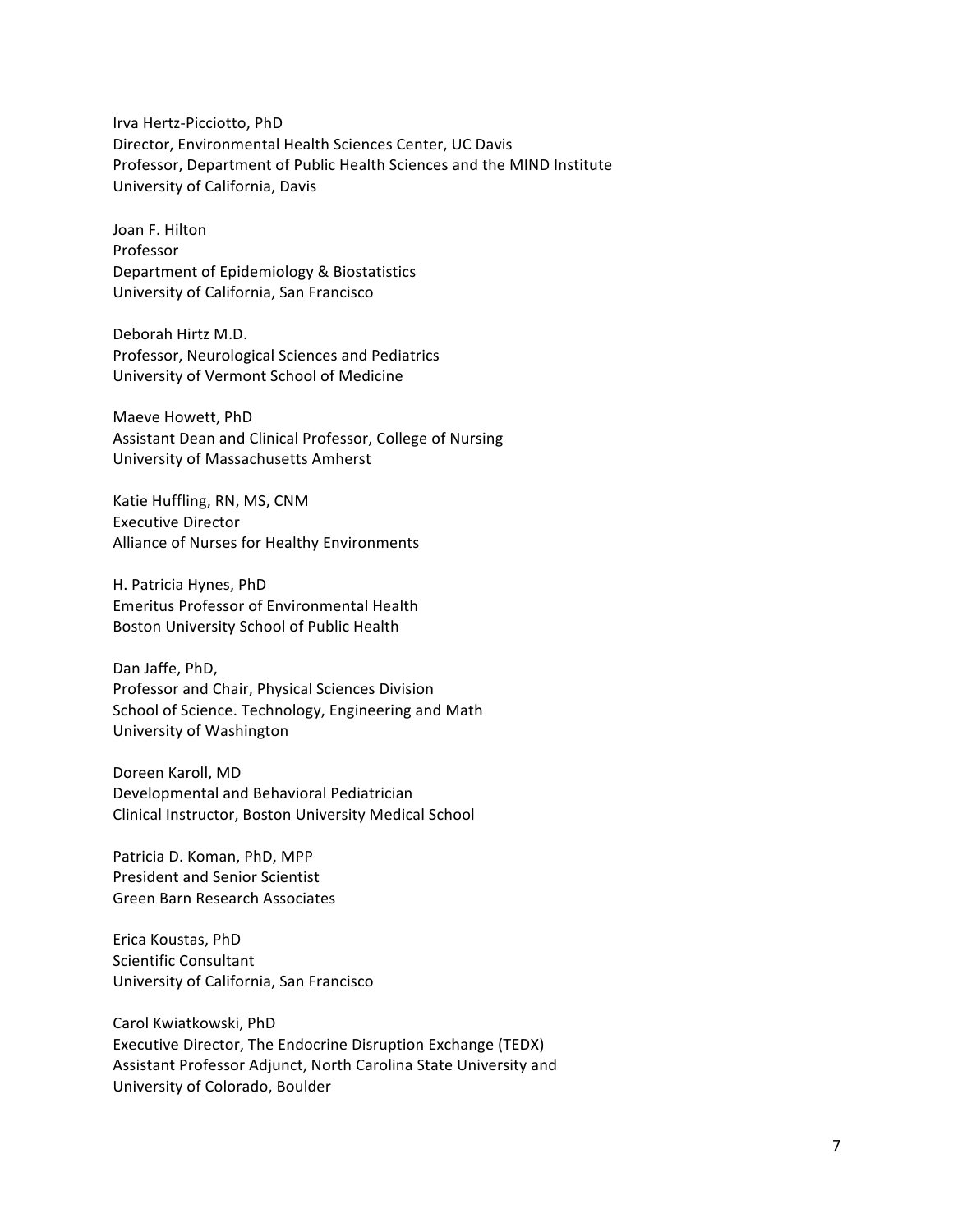Diana J. Laird, PhD Associate Professor, Department of Obstetrics, Gynecology and Reproductive Sciences University of California, San Francisco

Philip J. Landrigan, MD, MSc, FAAP Dean for Global Health Professor of Environmental Medicine, Public Health and Pediatrics Arnhold Institute for Global Health Icahn School of Medicine at Mount Sinai

Bruce P. Lanphear, MD, MPH Clinician Scientist, Child & Family Research Institute, BC Children's Hospital Professor, Faculty of Health Sciences, Simon Fraser University, Vancouver, BC

Patricia Lasley PEHSU Region 5 Coordinator University of Illinois, Chicago

Arthur Lavin, M.D. Advanced Pediatrics Cleveland, OH

Soo-Jeong Lee Associate Professor School of Nursing, University of California San Francisco

Jonathan Levy, ScD Interim Chair and Professor Department of Environmental Health Boston University School of Public Health

Patricia Janulewicz Lloyd, DSc Assistant Professor Department of Environmental Health Boston University School of Public Health

Peggy Lopipero-Langmo, MPH Environmental Science Instructor City College of San Francisco

Jennifer Lowry, MD, FAAP Pediatrician and Toxicologist Kansas City, MO

Ulrike Luderer, MD, PhD Professor, Department of Developmental and Cell Biology University of California, Irvine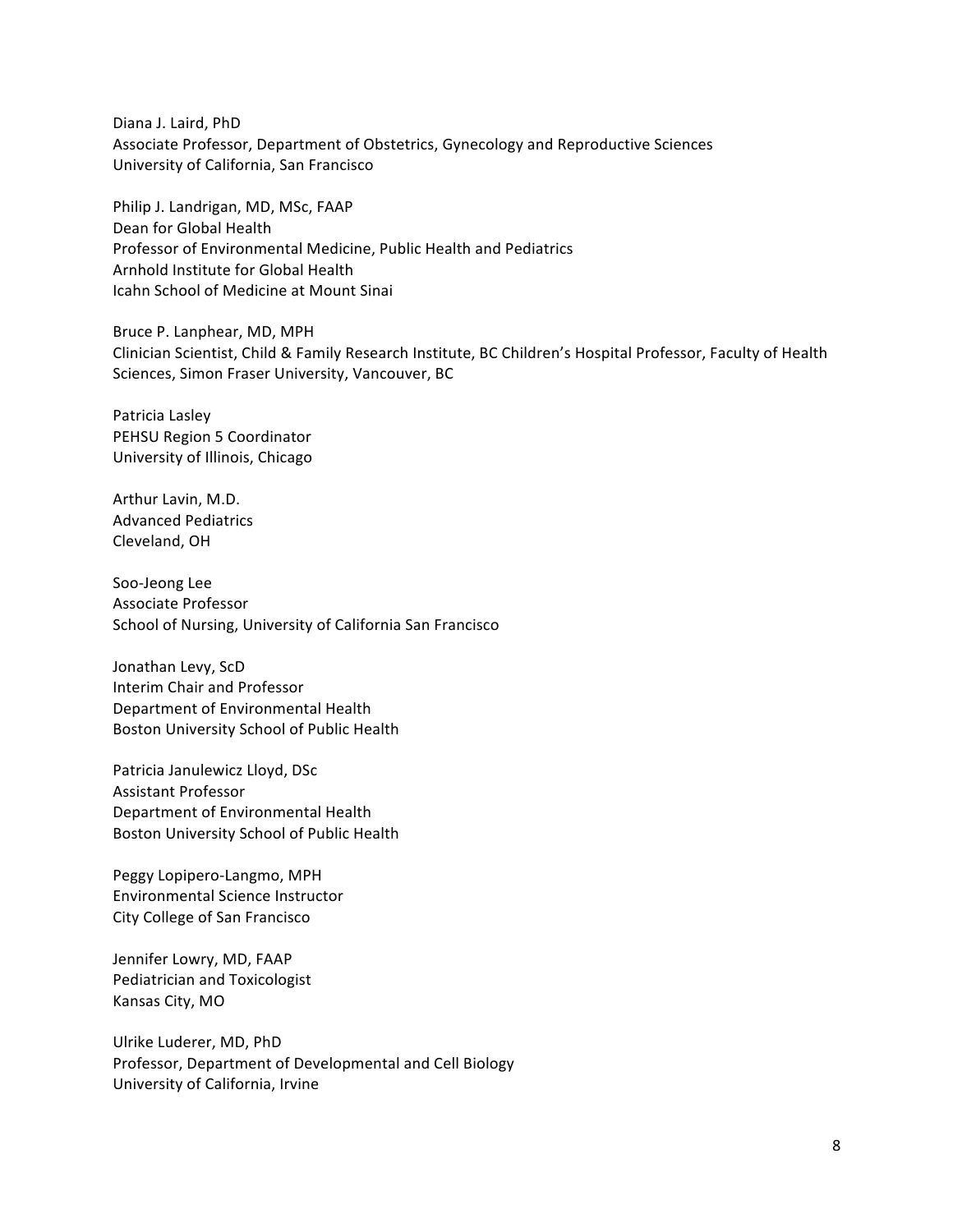Kristen Malecki Assistant Professor University of Wisconsin, Madison

Emily Marquez, Ph.D. Staff Scientist Pesticide Action Network

Andres Martinez, PhD Research engineer Department of Civil & Environmental Engineering The University of Iowa

Ethan Mascoop, MPH Boston University School of Public Health

Rob McConnell, MD Professor of Preventive Medicine University of Southern California

Jennifer McPartland, PhD Senior Scientist, Health Program Environmental Defense Fund

Catherine Metayer, MD, PhD Faculty, School of Public Health University of California, Berkeley

David Michaels, PhD, MPH Professor, Department of Environmental and Occupational Health Milken Institute School of Public Health The George Washington University

Mark Miller MD, MPH Assistant Clinical Professor University of California, San Francisco

Pamela Miller Executive Director, Alaska Community Action on Toxics Anchorage, AK

Mark A. Mitchell M.D., MPH, FACPM Chair, National Medical Association Council on Medical Legislation Co-Chair, National Medical Association Commission on Environmental Health

Stefano Monti, Ph.D. Associate Professor of Medicine and Biostatistics Boston University, Boston, MA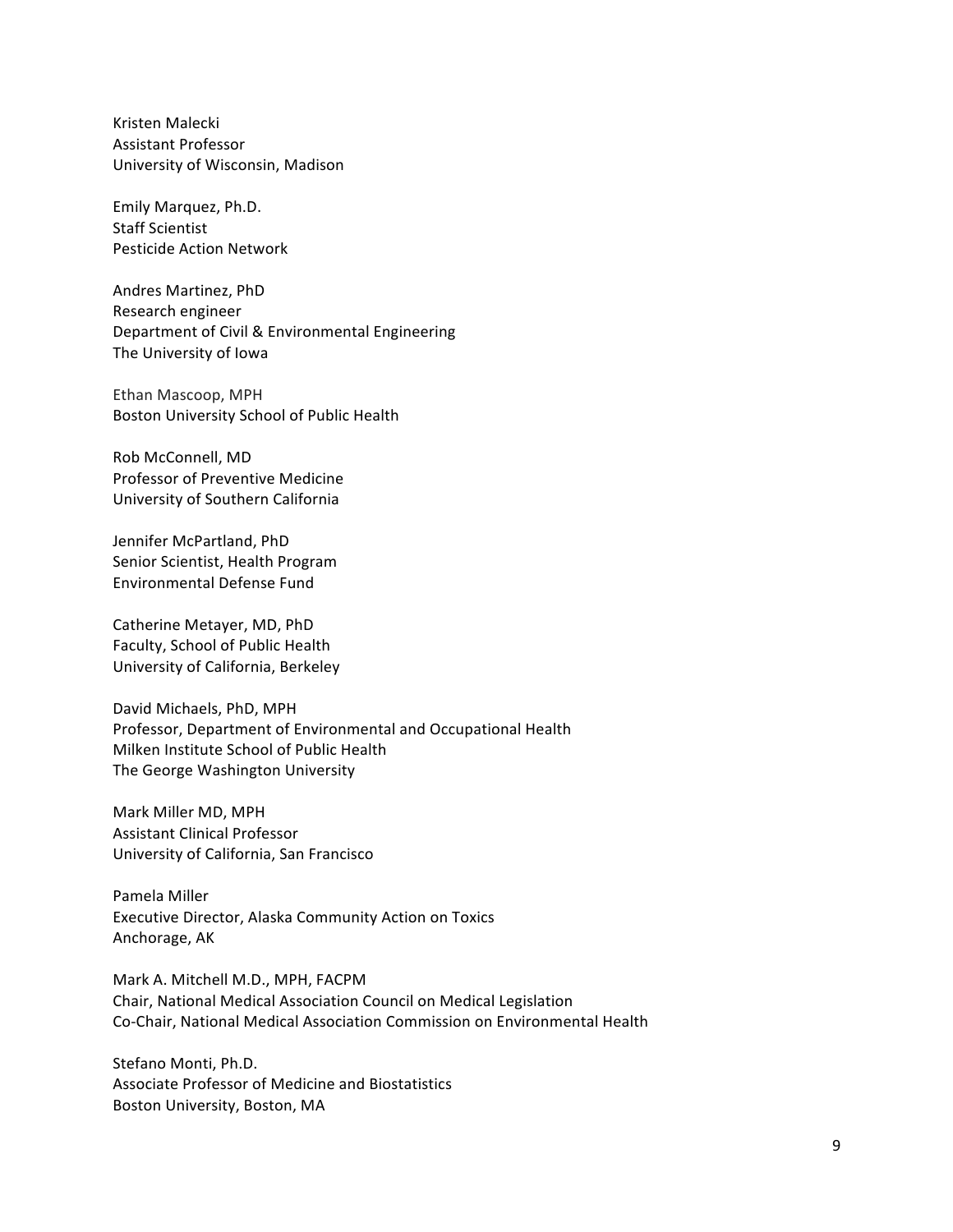Rachel Morello-Frosch, PhD, MPH Professor, School of Public Health University of California, Berkeley

Raymond Neutra, DrPH, MPH Principal, Raymond Richard Neutra Consultants

Thomas B. Newman, MD, MPH Professor Emeritus of Epidemiology & Biostatistics and Pediatrics, School of Medicine University of California, San Francisco

Peter Orris, MD, MPH Professor and Chief, Occupational & Environmental Medicine University of Illinois Hospital and Health Science System

David Ozonoff, MD, MPH Professor of Environmental Health Boston University School of Public Health

Vasantha Padmanabhan, MS, PhD Professor, Departments of Pediatrics, Obstetrics and Gynecology, Molecular and Integrative Physiology and Environmental Health Sciences University of Michigan

Heather Patisaul, PhD Associate Professor, Department of Biological Sciences NC State University

Katherine Pelch PhD Senior Scientist The Endocrine Disruption Exchange

Frederica P. Perera, DrPH, PhD Professor of Public Health Director, Columbia Center for Children's Environmental Health Dept. of Environmental Health Sciences Mailman School of Public Health, Columbia University

Elena Rios, MD, MSPH, FACP President & CEO National Hispanic Medical Association

Beate Ritz MD, PhD Professor of Epidemiology Center for Occupational and Environmental Health **FSPH, UCLA**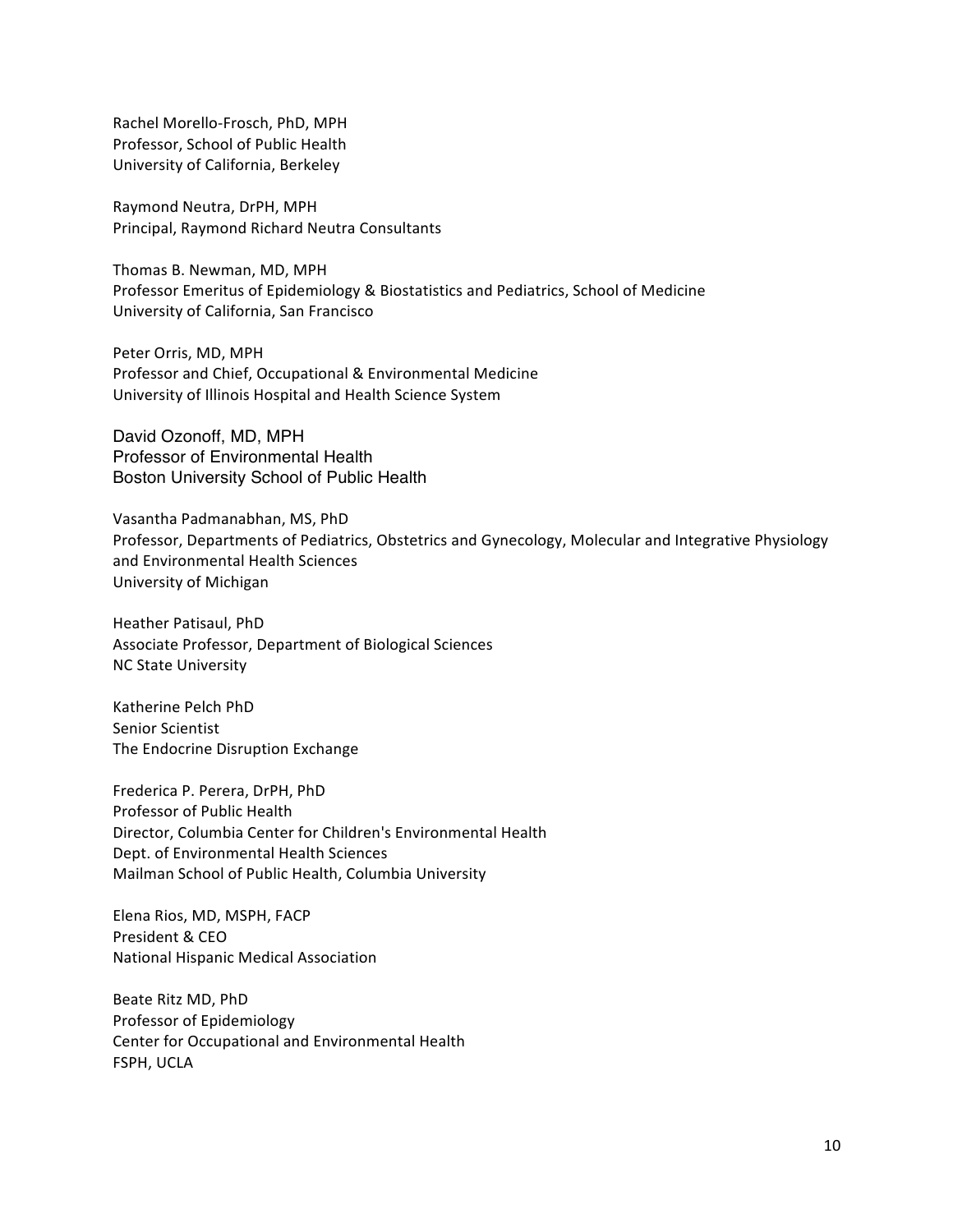Joshua F. Robinson Assistant Professor Department of Obstetrics, Gynecology & Reproductive Sciences University of California, San Francisco

Melissa Rose, MPH Program Manager Environmental Health Sciences Center Center for Children's Environmental Health University of California, Davis

Nancy C. Rothman, Ph.D. CEO & Principal Scientist New Environmental Horizons, Inc.

Leslie Rubin, MD Physician Break the Cycle of Health Disparities, Inc

Ruthann Rudel, MS Director of Research Silent Spring Institute

Madeleine K. Scammell, DSc Associate Professor of Environmental Health Boston University School of Public Health

Susan L. Schantz, PhD Professor of Toxicology and Neuroscience, Illinois Children's Environmental Health Research Center Director, Beckman Institute for Advanced Science and Technology University of Illinois, Urbana-Champaign

Ted Schettler MD, MPH Science Director Science and Environmental Health Network

Perry Sheffield, MD, MPH Assistant Professor Icahn School of Medicine at Mount Sinai

David Sherr, Ph.D. Professor **Boston University** 

Gordon J. Strewler, MD Professor of Medicine University of California, San Francisco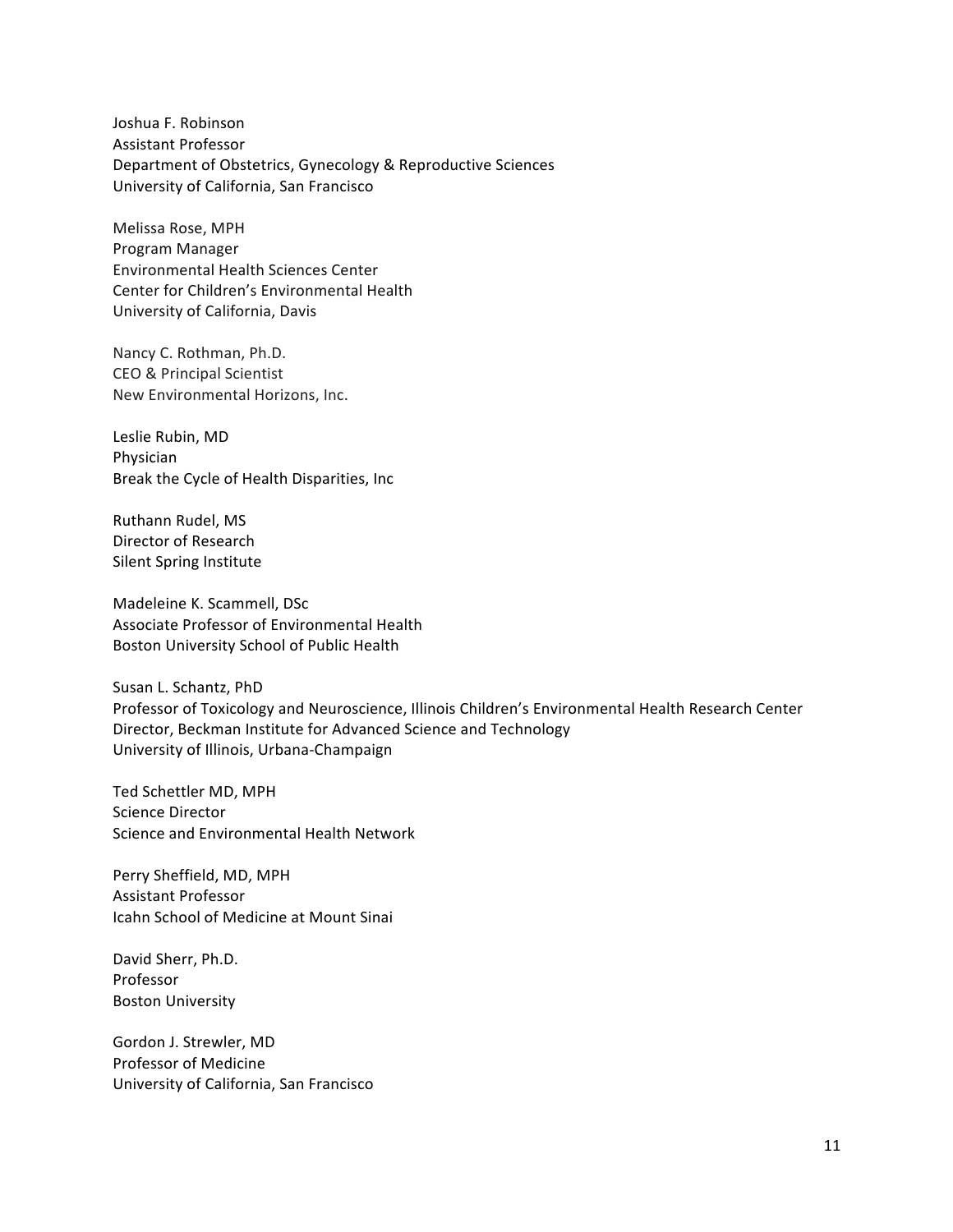Patrice Sutton, MPH Research Scientist Program on Reproductive Health and the Environment University of California, San Francisco

Maureen Swanson, MPA Director, Healthy Children Project Co-Director, Project TENDR (Targeting Environmental Neuro-Developmental Risks) Learning Disabilities Association of America

Evelyn O. Talbott, DrPH, MPH Professsor, Dept of Epidemiology University of Pittsburgh

Tanya Khemet Taiwo, MPH PhDc. Dept. of Epidemiology University of California, Davis

Ho Luong Tran, MD, MPH President & CEO National Council of Asian Pacific Islander Physicians

Laura N Vandenberg Assistant Professor University of Massachusetts, Amherst

Ondine von Ehrenstein, PhD Associate Professor, Department of Community Health Sciences Fielding School of Public Health University of California, Los Angeles

Aolin Wang, PhD Postdoctoral Scholar Program on Reproductive Health and the Environment University of California, San Francisco

Thomas Webster, DSc Professor, Dept. of Environmental Health Boston University School of Public Health

Robin M. Whyatt, DrPH Professor Emeritus Department of Environmental Health Sciences Mailman School of Public Health, Columbia University